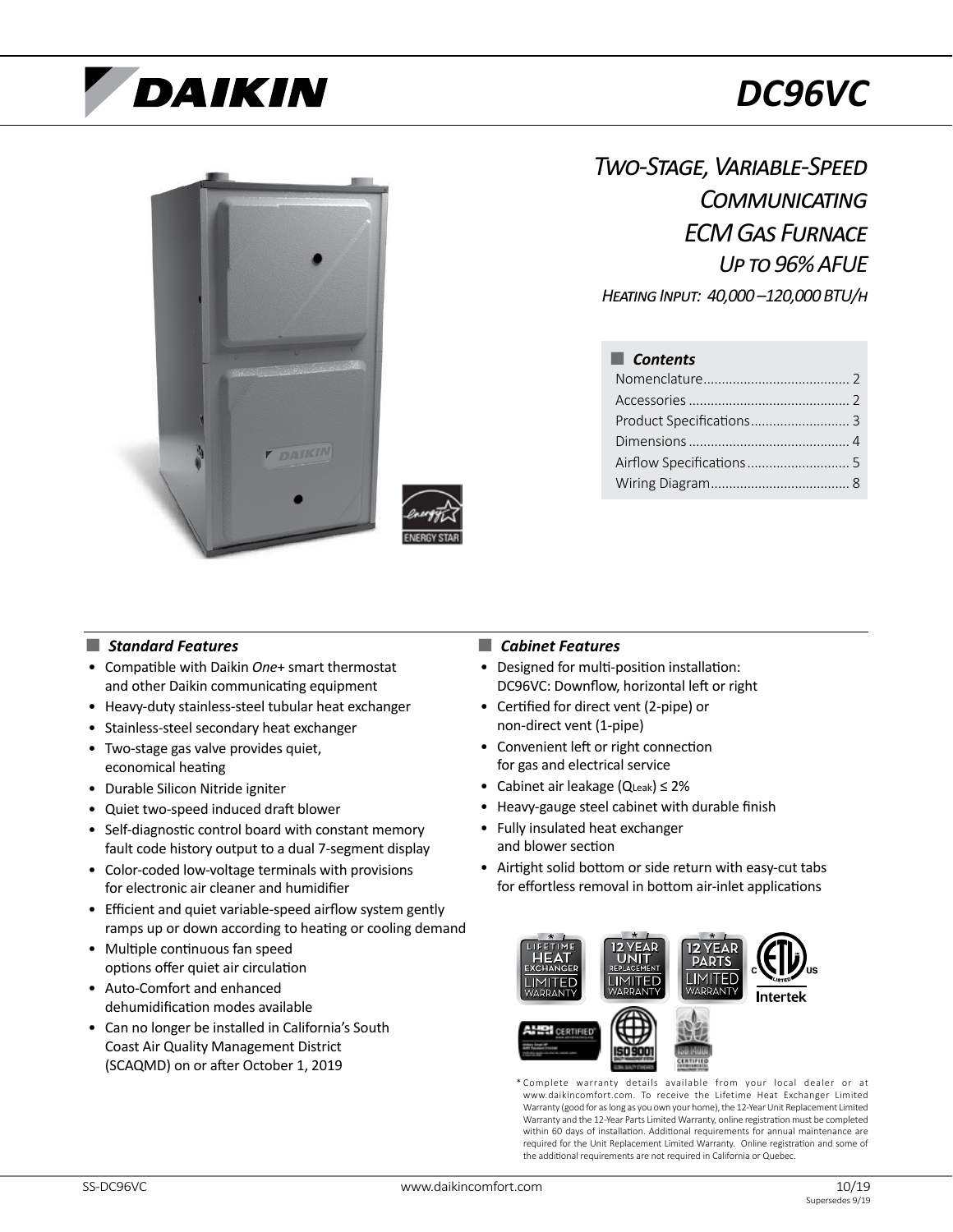|                                        | D            | C                | 96                        | V | C | 060   | 3  | В  | N  | Α  | А  |                         |
|----------------------------------------|--------------|------------------|---------------------------|---|---|-------|----|----|----|----|----|-------------------------|
|                                        | $\mathbf{1}$ | $\overline{2}$   | 3,4                       | 5 | 6 | 7,8,9 | 10 | 11 | 12 | 13 | 14 |                         |
| <b>Brand</b>                           |              |                  |                           |   |   |       |    |    |    |    |    | <b>Minor Revision</b>   |
| D - Daikin Brand                       |              |                  |                           |   |   |       |    |    |    |    |    | A - Initial Release     |
|                                        |              |                  |                           |   |   |       |    |    |    |    |    | <b>B</b> - 1st Revision |
| Configuration                          |              |                  |                           |   |   |       |    |    |    |    |    |                         |
| M - Upflow/Horizontal                  |              |                  |                           |   |   |       |    |    |    |    |    | <b>Major Revision</b>   |
| C - Downflow/Horizontal                |              |                  |                           |   |   |       |    |    |    |    |    | A - Initial Release     |
|                                        |              |                  |                           |   |   |       |    |    |    |    |    | B - 1st Revision        |
| <b>AFUE</b>                            |              |                  |                           |   |   |       |    |    |    |    |    |                         |
| 97-97-98% AFUE                         |              | 92 - 92% AFUE    |                           |   |   |       |    |    |    |    |    | <b>NOx</b>              |
| 96 - 96% AFUE                          |              |                  |                           |   |   |       |    |    |    |    |    | $N - Low Nov (40ng/J)$  |
|                                        |              |                  |                           |   |   |       |    |    |    |    |    |                         |
| <b>Gas Valve</b>                       |              |                  |                           |   |   |       |    |    |    |    |    | <b>Cabinet Width</b>    |
| M - Modulating                         |              |                  | H - Convertible Two-Stage |   |   |       |    |    |    |    |    | $B - 17\frac{1}{2}$ "   |
| V - Two Stage                          |              | S - Single Stage |                           |   |   |       |    |    |    |    |    | $C - 21"$               |
|                                        |              |                  |                           |   |   |       |    |    |    |    |    | $D - 24\frac{1}{2}$ "   |
| <b>Motor</b>                           |              |                  |                           |   |   |       |    |    |    |    |    |                         |
| C - Variable Speed ECM / Communicating |              |                  |                           |   |   |       |    |    |    |    |    | <b>Maximum CFM</b>      |
| E - Multi-Speed ECM                    |              |                  | S - Multi-Speed PSC       |   |   |       |    |    |    |    |    | 2 - 800 CFM             |
|                                        |              |                  |                           |   |   |       |    |    |    |    |    | 3 - 1200 CFM            |
| MBTU/h                                 |              |                  |                           |   |   |       |    |    |    |    |    | 4 - 1600 CFM            |
| 040 - 40,000 BTU/h                     |              |                  | 100 - 100,000 BTU/h       |   |   |       |    |    |    |    |    | 5 - 2000 CFM            |
| 060 - 60,000 BTU/h                     |              |                  | 120 - 120,000 BTU/h       |   |   |       |    |    |    |    |    |                         |
| 080 - 80,000 BTU/h                     |              |                  |                           |   |   |       |    |    |    |    |    |                         |

## *Accessories*

| <b>MODEL</b>  | <b>DESCRIPTION</b>                                 | DC96VC<br>0403BNA | DC96VC<br>0603BNA | DC96VC<br>0804CNA | DC96VC<br><b>1005CNA</b> | DC96VC<br><b>1205DNA</b> |
|---------------|----------------------------------------------------|-------------------|-------------------|-------------------|--------------------------|--------------------------|
| CTK04         | ComfortNet-Compatible Control                      | $\sqrt{ }$        | $\sqrt{ }$        | $\sqrt{ }$        | $\sqrt{ }$               | $\sqrt{ }$               |
| CVENT-2       | Concentric Vent Kit (2")                           | $\sqrt{ }$        | $\sqrt{ }$        | $\sqrt{ }$        | $\sqrt{ }$               | $\sqrt{ }$               |
| CVENT-3       | Concentric Vent Kit (3")                           | $\sqrt{ }$        | $\sqrt{ }$        | $\sqrt{ }$        | $\sqrt{ }$               | $\sqrt{ }$               |
| CFSB17        | Downflow Sub-Base 17.5"                            | $\sqrt{ }$        | $\sqrt{ }$        | $- - -$           | ---                      | $- - -$                  |
| CFSB21        | Downflow Sub-Base 21"                              | $-- -$            | $- - -$           | $\sqrt{ }$        | $\sqrt{ }$               | $---$                    |
| CFSB24        | Downflow Sub-Base 24"                              | ---               | ---               | $- - -$           | $---$                    | $\sqrt{ }$               |
| RF000142      | Drain Kit -Horizontal Left Vertical Flue           | $-- -$            | $- - -$           | $- - -$           | $---$                    | $---$                    |
| EFR02         | External Filter Rack with 16"x25" Permanent Filter | $\sqrt{ }$        | $\sqrt{ }$        | $\sqrt{ }$        | $- - -$                  | $- - -$                  |
| 0170K00000S   | Flush Mount Vent Kit - 3" or 2"                    | $\sqrt{ }$        | $\sqrt{ }$        | $\sqrt{ }$        | $\sqrt{ }$               | $\sqrt{ }$               |
| 0170K00001S   | Flush Mount Vent Kit - 2"                          | $\sqrt{ }$        | $\sqrt{ }$        | $\sqrt{ }$        | $\sqrt{ }$               | $\sqrt{ }$               |
| AFE18-60A     | Fossil Fuel (Dual Fuel) Kit                        | $\sqrt{ }$        | $\sqrt{ }$        | $\sqrt{ }$        | $\sqrt{ }$               | $\sqrt{ }$               |
| <b>HASFK</b>  | High-Altitude Natural Gas Kit                      | HASFK-1           | HASFK-1           | HASFK-2           | HASFK-3                  | HASFK-3                  |
| <b>HASFK</b>  | High-Altitude LP Gas Kit                           | HASFK-1           | HASFK-1           | HASFK-2           | HASFK-2                  | HASFK-3                  |
| LPLP03        | Low LP Gas Pressure Switch                         | $\sqrt{ }$        | $\sqrt{ }$        | $\sqrt{ }$        | $\sqrt{ }$               | $\sqrt{ }$               |
| <b>LPM-08</b> | <b>IP Conversion Kits</b>                          | $\sqrt{ }$        | $\sqrt{ }$        | $\sqrt{ }$        | $\sqrt{ }$               | $\sqrt{ }$               |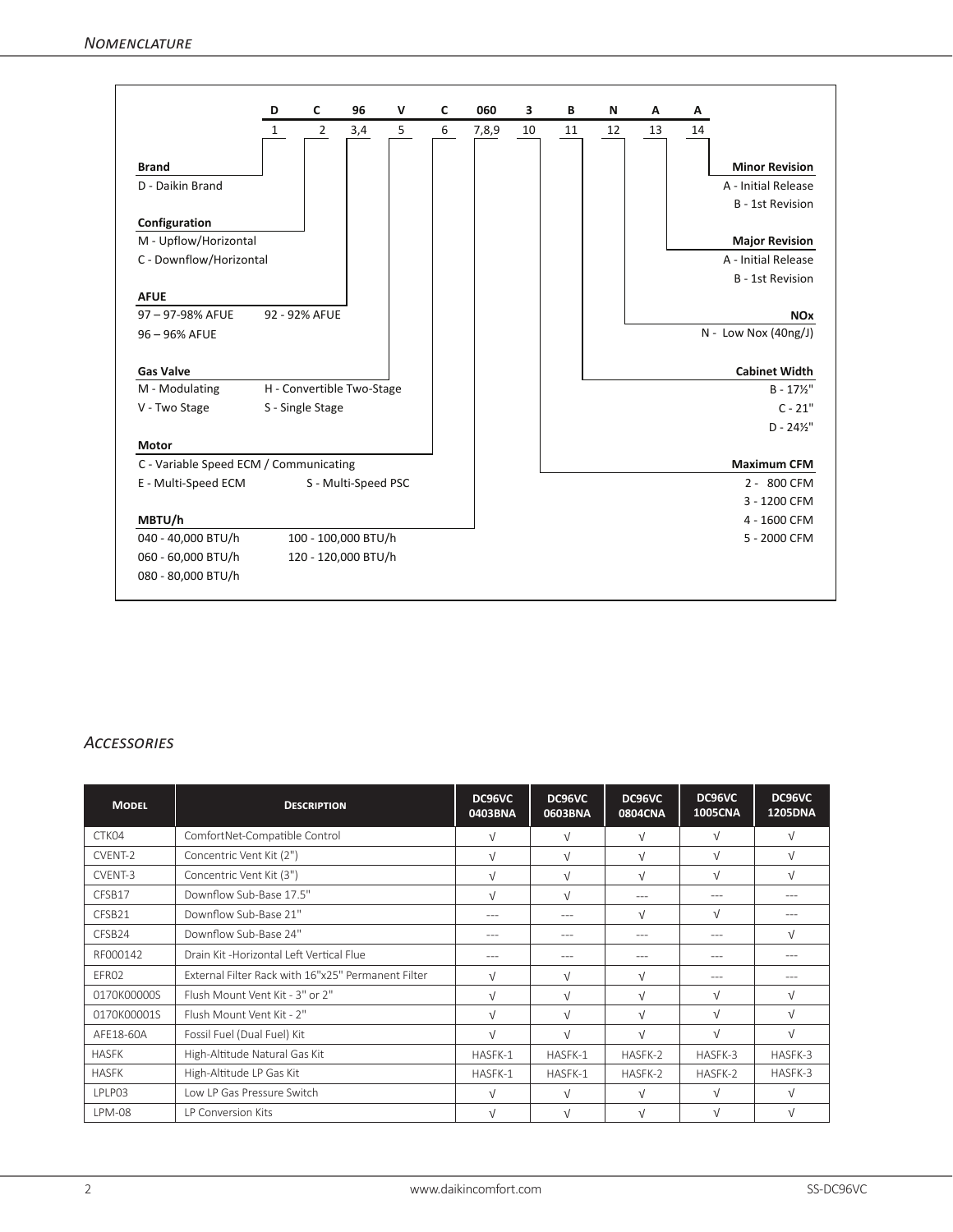|                                             | DC96VC<br>0403BNA | DC96VC<br>0603BNA | DC96VC<br><b>0804CNA</b> | DC96VC<br><b>1005CNA</b> | DC96VC<br><b>1205DNA</b> |
|---------------------------------------------|-------------------|-------------------|--------------------------|--------------------------|--------------------------|
| <b>Heating Data</b>                         |                   |                   |                          |                          |                          |
| High Fire Input <sup>1</sup>                | 40,000            | 60,000            | 80,000                   | 100,000                  | 120,000                  |
| High Fire Output <sup>1</sup>               | 38,400            | 57,600            | 76,800                   | 96,000                   | 115,200                  |
| Low-Fire Steady-State Input <sup>1</sup>    | 28,000            | 42,000            | 56,000                   | 70,000                   | 84,000                   |
| Low-Fire Steady-State Output1               | 26,880            | 40,320            | 53,760                   | 67,200                   | 80,640                   |
| $A$ FUE <sup>2</sup>                        | 96                | 96                | 96                       | 96                       | 96                       |
| Temperature Rise Range (°F)                 | $20 - 50$         | $35 - 65$         | $25 - 55$                | $45 - 75$                | $35 - 65$                |
| Vent Diameter <sup>3</sup>                  | $2" - 3"$         | $2" - 3"$         | $2" - 3"$                | $2" - 3"$                | $2" - 3"$                |
| No. of Burners                              | $\overline{2}$    | 3                 | 4                        | 5                        | 6                        |
| Circulator Blower                           |                   |                   |                          |                          |                          |
| Available AC @ 0.5" ESP                     | $1.5 - 3$         | $1.5 - 3$         | $1.5 - 4$                | $2 - 5$                  | $2 - 5$                  |
| Size $(D \times W)$                         | $10'' \times 8''$ | $11" \times 8"$   | $11" \times 10"$         | $11" \times 10"$         | $11" \times 11"$         |
| Horsepower @ 1075 RPM                       | $\frac{1}{2}$     | $\frac{1}{2}$     | $\frac{3}{4}$            | $\mathbf{1}$             | $\mathbf{1}$             |
| Speed                                       | VS ECM            | VS ECM            | VS ECM                   | VS ECM                   | VS ECM                   |
| <b>Electrical Data</b>                      |                   |                   |                          |                          |                          |
| Min. Circuit Ampacity <sup>4</sup>          | 7.8               | 7.8               | 10.6                     | 14.4                     | 14.4                     |
| Max. Overcurrent Device (amps) <sup>5</sup> | 15                | 15                | 15                       | 20                       | 20                       |
| Shipping Weight (lbs)                       | 116               | 119               | 143                      | 145                      | 158                      |

<sup>1</sup> Natural Gas BTU/h

<sup>2</sup> DOE AFUE based upon Isolated Combustion System (ICS)

<sup>3</sup> Installer must supply one or two PVC pipes: one for combustion air (optional) and one for the flue outlet (required). Vent pipe must be either 2" or 3" in diameter, depending upon furnace input, number of elbows, length of run and installation (1 or 2 pipes). The optional Combustion Air Pipe is dependent on installation/code requirements and must be 2" or 3"diameter PVC.

<sup>4</sup> Minimum Circuit Ampacity = (1.25 x Circulator Blower Amps) + ID Blower amps. Wire size should be determined in accordance with National Electrical Codes. Extensive wire runs will require larger wire sizes.

<sup>5</sup> Maximum Overcurrent Protection Device refers to maximum recommended fuse or circuit breaker size. May use fuses or HACR-type circuit breakers of the same size as noted.

### **Notes**

- Gas Service Connection ½" FPT
- Important: Size fuses and wires properly and make electrical connections in accordance with the National Electrical Code and/or all existing local codes.
- For bottom return: Failure to unfold flanges may reduce airflow by up to 18%. This could result in performance and noise issues.
- For servicing or cleaning, a 24" front clearance is required. Unit connections (electrical, flue and drain) may necessitate greater clearances than the minimum clearances listed above. In all cases, accessibility clearance must take precedence over clearances from the enclosure where accessibility clearances are greater.

<sup>•</sup> All furnaces are manufactured for use on 115 VAC, 60 Hz, single-phase electrical supply.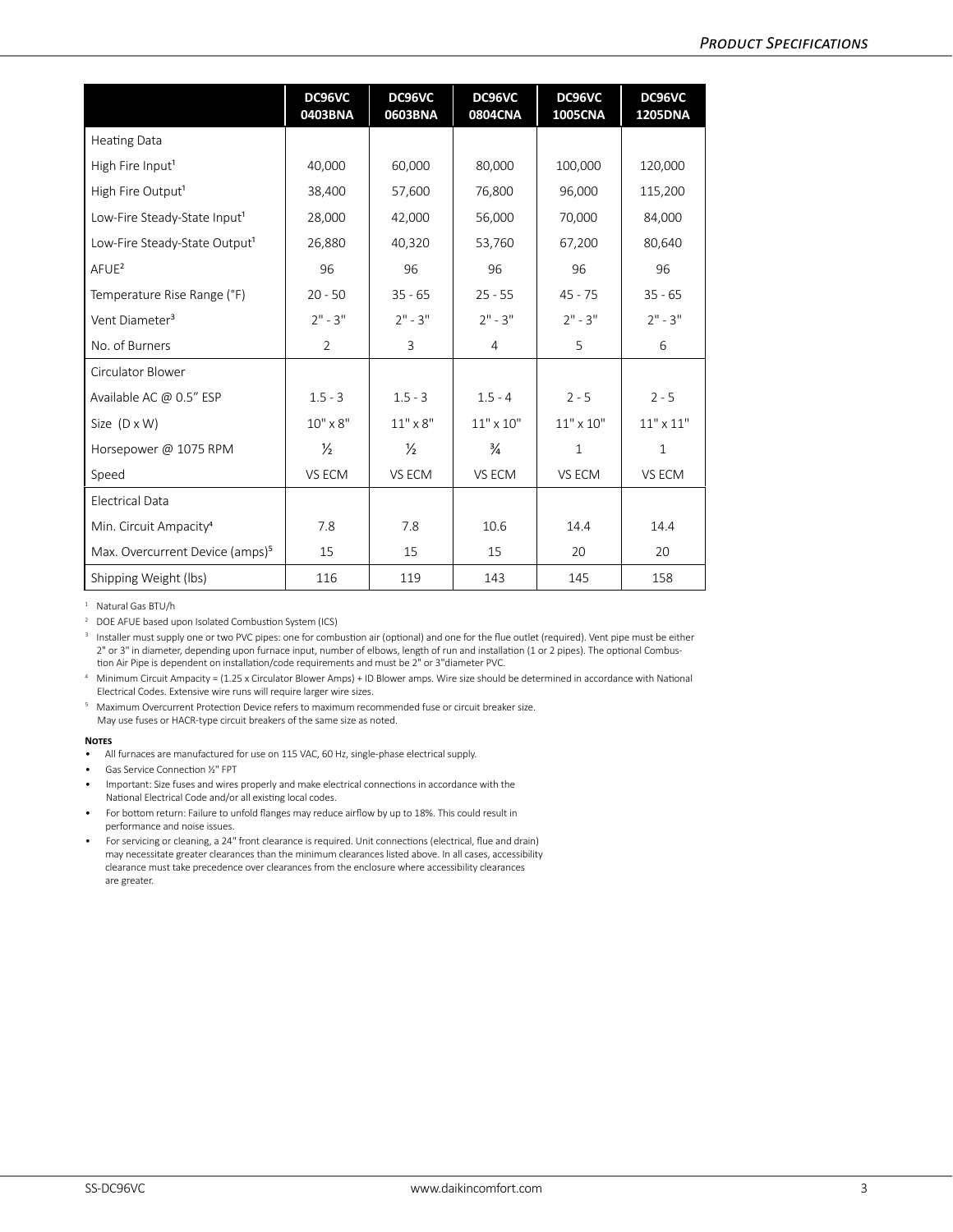

|               |                   | <b>AIR RETURN</b> |                 |                 | <b>AIR DISCHARGE</b> |
|---------------|-------------------|-------------------|-----------------|-----------------|----------------------|
| <b>MODEL</b>  | A                 | В                 |                 | D               | Е                    |
| DC96VC0403BNA | $17\frac{1}{2}$   | $14\%$ "          | 14"             | $14\frac{1}{2}$ | 16"                  |
| DC96VC0603BNA | $17\frac{1}{2}$   | $14\%$ "          | 14"             | $14\frac{1}{2}$ | 16"                  |
| DC96VC0804CNA | 21"               | $18\%$ "          | $17\frac{1}{2}$ | 18"             | 19½"                 |
| DC96VC1005CNA | 21"               | $18\%$ "          | $17\frac{1}{2}$ | 18"             | 19½"                 |
| DC96VC1205DNA | $24\frac{1}{2}$ " | $21\%$ "          | 21"             | $21\frac{1}{2}$ | 23"                  |

## *Minimum Clearances to Combustible Materials*

| <b>POSITION</b> | <b>SIDES</b> | <b>REAR</b> | <b>FRONT</b>   | <b>BOTTOM</b> | <b>FLUE</b> | <b>TOP</b>  |
|-----------------|--------------|-------------|----------------|---------------|-------------|-------------|
| Downflow        | $\sim$       | $\sim$      | $\bigcap$      | NС            | កា          | 4H          |
| Horizontal      | ∼''          | $\sim$      | $\bigcap$<br>ب | ∼             |             | $\sim$<br>ь |

C = If placed on combustible floor, the floor MUST be wood ONLY.

NC = For installation on non-combustible floors only. A combustible floor sub-base must be used for installations on combustible flooring.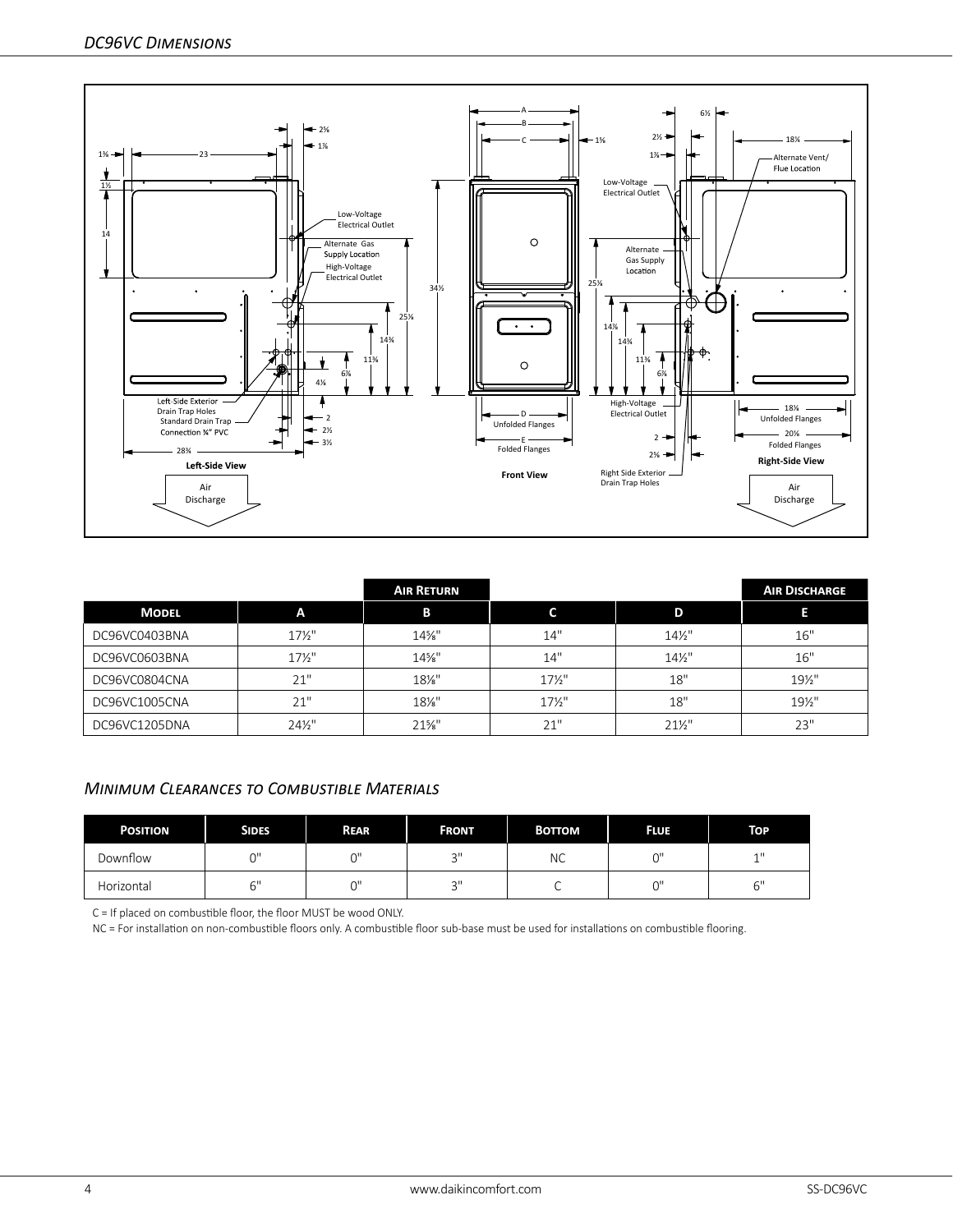#### **DC96VC0403BNA Cooling Speeds ( @ .1" - .8" w.c. ESP)**

| - - - - ۱  |                 |                                 |                                |  |  |  |  |  |  |  |
|------------|-----------------|---------------------------------|--------------------------------|--|--|--|--|--|--|--|
| <b>TAP</b> | <b>ADJUST</b>   | <b>HIGH-STAGE</b><br><b>CFM</b> | <b>LOW-STAGE</b><br><b>CFM</b> |  |  |  |  |  |  |  |
| A          | Minus 10%       | 590                             | 404                            |  |  |  |  |  |  |  |
|            | Minus 5%        | 622                             | 427                            |  |  |  |  |  |  |  |
|            | Normal          | 655                             | 449                            |  |  |  |  |  |  |  |
|            | Plus 5%         | 688                             | 471                            |  |  |  |  |  |  |  |
|            | <b>Plus 10%</b> | 721                             | 494                            |  |  |  |  |  |  |  |
|            | Minus 10%       | 726                             | 512                            |  |  |  |  |  |  |  |
|            | Minus 5%        | 767                             | 541                            |  |  |  |  |  |  |  |
| B          | Normal          | 807                             | 569                            |  |  |  |  |  |  |  |
|            | Plus 5%         | 847                             | 597                            |  |  |  |  |  |  |  |
|            | <b>Plus 10%</b> | 888                             | 626                            |  |  |  |  |  |  |  |
|            | Minus 10%       | 898                             | 644                            |  |  |  |  |  |  |  |
|            | Minus 5%        | 948                             | 680                            |  |  |  |  |  |  |  |
| C          | Normal          | 998                             | 716                            |  |  |  |  |  |  |  |
|            | Plus 5%         | 1,048                           | 752                            |  |  |  |  |  |  |  |
|            | <b>Plus 10%</b> | 1,098                           | 788                            |  |  |  |  |  |  |  |
|            | Minus 10%       | 1,086                           | 769                            |  |  |  |  |  |  |  |
|            | Minus 5%        | 1,147                           | 811                            |  |  |  |  |  |  |  |
| D          | Normal          | 1,207                           | 854                            |  |  |  |  |  |  |  |
|            | Plus 5%         | 1,267                           | 897                            |  |  |  |  |  |  |  |
|            | <b>Plus 10%</b> | 1,328                           | 939                            |  |  |  |  |  |  |  |

|                                                  | (@.1" - .8" w.c. ESP) |                                | (@.1" - .5" w.c. ESP; RISE RANGE: 20 - 50°F) |     |                 |                                 |                                |             |  |  |
|--------------------------------------------------|-----------------------|--------------------------------|----------------------------------------------|-----|-----------------|---------------------------------|--------------------------------|-------------|--|--|
| <b>HIGH-STAGE</b><br><b>ADJUST</b><br><b>CFM</b> |                       | <b>LOW-STAGE</b><br><b>CFM</b> |                                              | TAP | <b>ADJUST</b>   | <b>HIGH-STAGE</b><br><b>CFM</b> | <b>LOW-STAGE</b><br><b>CFM</b> | <b>RISE</b> |  |  |
| Minus 10%                                        | 590                   | 404                            |                                              |     | Minus 10%       | 861                             | 614                            | 41          |  |  |
| Minus 5%                                         | 622                   | 427                            |                                              |     | Minus 5%        | 909                             | 648                            | 39          |  |  |
| Normal                                           | 655                   | 449                            |                                              | Α   | Normal          | 957                             | 682                            | 37          |  |  |
| Plus 5%                                          | 688                   | 471                            |                                              |     | Plus 5%         | 1,005                           | 716                            | 35          |  |  |
| <b>Plus 10%</b>                                  | 721                   | 494                            |                                              |     | <b>Plus 10%</b> | 1,053                           | 750                            | 34          |  |  |
| Minus 10%                                        | 726                   | 512                            |                                              |     | Minus 10%       | 953                             | 675                            | 37          |  |  |
| Minus 5%                                         | 767                   | 541                            |                                              |     | Minus 5%        | 1,006                           | 713                            | 35          |  |  |
| Normal                                           | 807                   | 569                            |                                              | B   | Normal          | 1,059                           | 750                            | 34          |  |  |
| Plus 5%                                          | 847                   | 597                            |                                              |     | Plus 5%         | 1,112                           | 788                            | 32          |  |  |
| <b>Plus 10%</b>                                  | 888                   | 626                            |                                              |     | <b>Plus 10%</b> | 1,165                           | 825                            | 31          |  |  |
| Minus 10%                                        | 898                   | 644                            |                                              |     | Minus 10%       | 1,040                           | 738                            | 34          |  |  |
| Minus 5%                                         | 948                   | 680                            |                                              |     | Minus 5%        | 1,097                           | 779                            | 32          |  |  |
| Normal                                           | 998                   | 716                            |                                              | C   | Normal          | 1,155                           | 820                            | 31          |  |  |
| Plus 5%                                          | 1,048                 | 752                            |                                              |     | Plus 5%         | 1,213                           | 861                            | 29          |  |  |
| Plus 10%                                         | 1,098                 | 788                            |                                              |     | <b>Plus 10%</b> | 1,271                           | 902                            | 28          |  |  |
| Minus 10%                                        | 1,086                 | 769                            |                                              |     | Minus 10%       | 1,126                           | 799                            | 32          |  |  |
| Minus 5%                                         | 1,147                 | 811                            |                                              |     | Minus 5%        | 1,188                           | 844                            | 30          |  |  |
| Normal                                           | 1,207                 | 854                            |                                              | D   | Normal          | 1,251                           | 888                            | 28          |  |  |
| Plus 5%                                          | 1,267                 | 897                            |                                              |     | Plus 5%         | 1,314                           | 932                            | 27          |  |  |
| <b>Plus 10%</b>                                  | 1,328                 | 939                            |                                              |     | <b>Plus 10%</b> | 1,376                           | 977                            | 26          |  |  |

**DC96VC0403BNA Heating Speed**

### **Notes**

• All furnaces ship as high speed for cooling. Installer must adjust blower speed as needed.

• For most jobs, about 400 CFM per ton when cooling is desirable.

**DC96VC0603BNA**

• Do not operate above .5" w.c. ESP in heating mode. Operating CFM between .5" and .8" w.c. is tabulated for cooling purposes only.

| <b>COOLING SPEEDS</b><br>(@.1" - .8" w.c. ESP) |                 |                                 |                                |  |  |  |  |  |  |
|------------------------------------------------|-----------------|---------------------------------|--------------------------------|--|--|--|--|--|--|
| <b>TAP</b>                                     | <b>ADJUST</b>   | <b>HIGH-STAGE</b><br><b>CFM</b> | <b>LOW-STAGE</b><br><b>CFM</b> |  |  |  |  |  |  |
|                                                | Minus 10%       | 590                             | 390                            |  |  |  |  |  |  |
|                                                | Minus 5%        | 623                             | 411                            |  |  |  |  |  |  |
| A                                              | Normal          | 656                             | 433                            |  |  |  |  |  |  |
|                                                | Plus 5%         | 689                             | 455                            |  |  |  |  |  |  |
|                                                | <b>Plus 10%</b> | 722                             | 476                            |  |  |  |  |  |  |
|                                                | Minus 10%       | 711                             | 487                            |  |  |  |  |  |  |
|                                                | Minus 5%        | 751                             | 514                            |  |  |  |  |  |  |
| B                                              | Normal          | 790                             | 541                            |  |  |  |  |  |  |
|                                                | Plus 5%         | 830                             | 568                            |  |  |  |  |  |  |
|                                                | <b>Plus 10%</b> | 869                             | 595                            |  |  |  |  |  |  |
|                                                | Minus 10%       | 875                             | 617                            |  |  |  |  |  |  |
|                                                | Minus 5%        | 923                             | 652                            |  |  |  |  |  |  |
| C                                              | Normal          | 972                             | 686                            |  |  |  |  |  |  |
|                                                | Plus 5%         | 1,021                           | 720                            |  |  |  |  |  |  |
|                                                | <b>Plus 10%</b> | 1,069                           | 755                            |  |  |  |  |  |  |
|                                                | Minus 10%       | 1,076                           | 725                            |  |  |  |  |  |  |
|                                                | Minus 5%        | 1,135                           | 766                            |  |  |  |  |  |  |
| D                                              | Normal          | 1,195                           | 806                            |  |  |  |  |  |  |
|                                                | Plus 5%         | 1,255                           | 846                            |  |  |  |  |  |  |
|                                                | <b>Plus 10%</b> | 1,315                           | 887                            |  |  |  |  |  |  |

|                 | <b>COOLING SPEEDS</b><br>(@.1" - .8" w.c. ESP) |                                | <b>HEATING SPEED</b><br>(@.1" - .5" w.c. ESP; RISE RANGE: 35 - 65°F) |     |                 |                                 |                                |             |
|-----------------|------------------------------------------------|--------------------------------|----------------------------------------------------------------------|-----|-----------------|---------------------------------|--------------------------------|-------------|
| <b>ADJUST</b>   | <b>HIGH-STAGE</b><br><b>CFM</b>                | <b>LOW-STAGE</b><br><b>CFM</b> |                                                                      | TAP | <b>ADJUST</b>   | <b>HIGH-STAGE</b><br><b>CFM</b> | <b>LOW-STAGE</b><br><b>CFM</b> | <b>RISE</b> |
| Minus 10%       | 590                                            | 390                            |                                                                      |     | Minus 10%       | 844                             | 618                            | 63          |
| Minus 5%        | 623                                            | 411                            |                                                                      |     | Minus 5%        | 891                             | 653                            | 60          |
| Normal          | 656                                            | 433                            |                                                                      | Α   | Normal          | 938                             | 687                            | 57          |
| Plus 5%         | 689                                            | 455                            |                                                                      |     | Plus 5%         | 985                             | 721                            | 54          |
| <b>Plus 10%</b> | 722                                            | 476                            |                                                                      |     | <b>Plus 10%</b> | 1,032                           | 756                            | 52          |
| Minus 10%       | 711                                            | 487                            |                                                                      |     | Minus 10%       | 855                             | 676                            | 62          |
| Minus 5%        | 751                                            | 514                            |                                                                      |     | Minus 5%        | 903                             | 713                            | 59          |
| Normal          | 790                                            | 541                            |                                                                      | B   | Normal          | 950                             | 751                            | 56          |
| Plus 5%         | 830                                            | 568                            |                                                                      |     | Plus 5%         | 998                             | 789                            | 53          |
| <b>Plus 10%</b> | 869                                            | 595                            |                                                                      |     | <b>Plus 10%</b> | 1,045                           | 826                            | 51          |
| Minus 10%       | 875                                            | 617                            |                                                                      |     | Minus 10%       | 887                             | 733                            | 60          |
| Minus 5%        | 923                                            | 652                            |                                                                      |     | Minus 5%        | 937                             | 773                            | 57          |
| Normal          | 972                                            | 686                            |                                                                      | C   | Normal          | 986                             | 814                            | 54          |
| Plus 5%         | 1,021                                          | 720                            |                                                                      |     | Plus 5%         | 1,035                           | 855                            | 52          |
| <b>Plus 10%</b> | 1,069                                          | 755                            |                                                                      |     | <b>Plus 10%</b> | 1,085                           | 895                            | 49          |
| Minus 10%       | 1,076                                          | 725                            |                                                                      |     | Minus 10%       | 893                             | 787                            | 60          |
| Minus 5%        | 1,135                                          | 766                            |                                                                      |     | Minus 5%        | 942                             | 830                            | 57          |
| Normal          | 1,195                                          | 806                            |                                                                      | D   | Normal          | 992                             | 874                            | 54          |
| Plus 5%         | 1,255                                          | 846                            |                                                                      |     | Plus 5%         | 1,042                           | 918                            | 51          |
| <b>Plus 10%</b> | 1,315                                          | 887                            |                                                                      |     | <b>Plus 10%</b> | 1,091                           | 961                            | 49          |

**DC96VC0603BNA**

#### **Notes**

• All furnaces ship as high speed for cooling. Installer must adjust blower speed as needed.

• For most jobs, about 400 CFM per ton when cooling is desirable

• INSTALLATION IS TO BE ADJUSTED TO OBTAIN TEMPERATURE RISE WITHIN THE RANGE SPECIFIED ON THE RATING PLATE.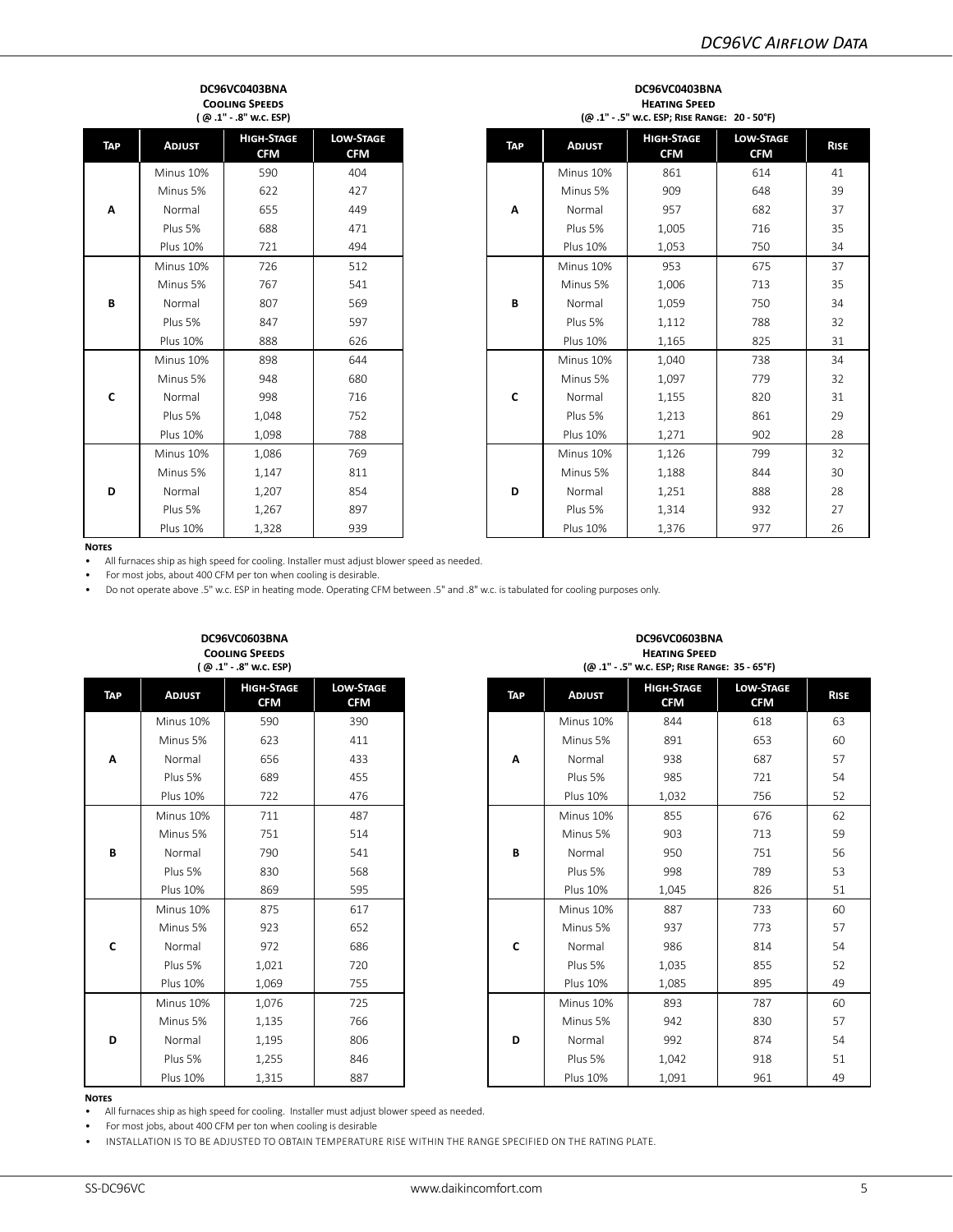|  |     |                 | DC96VC0804CNA<br><b>COOLING SPEEDS</b><br>(@.1" -.8" w.c. ESP) |                                |   | DC96VC0804CNA<br><b>HEATING SPEED</b><br>(@.1" - .5" w.c. ESP; RISE RANGE: 45 - 75°F) |                 |                                 |                                |             |  |  |
|--|-----|-----------------|----------------------------------------------------------------|--------------------------------|---|---------------------------------------------------------------------------------------|-----------------|---------------------------------|--------------------------------|-------------|--|--|
|  | TAP | <b>ADJUST</b>   | <b>HIGH-STAGE</b><br><b>CFM</b>                                | <b>LOW-STAGE</b><br><b>CFM</b> |   | <b>TAP</b>                                                                            | <b>ADJUST</b>   | <b>HIGH-STAGE</b><br><b>CFM</b> | <b>LOW-STAGE</b><br><b>CFM</b> | <b>RISE</b> |  |  |
|  |     | Minus 10%       | 753                                                            | 500                            |   |                                                                                       | Minus 10%       | 1,111                           | 800                            | n/a         |  |  |
|  |     | Minus 5%        | 795                                                            | 528                            |   |                                                                                       | Minus 5%        | 1,172                           | 845                            | n/a         |  |  |
|  | Α   | Normal          | 837                                                            | 556                            |   | A                                                                                     | Normal          | 1,234                           | 889                            | n/a         |  |  |
|  |     | Plus 5%         | 879                                                            | 584                            |   |                                                                                       | Plus 5%         | 1,296                           | 933                            | 55          |  |  |
|  |     | <b>Plus 10%</b> | 921                                                            | 612                            |   |                                                                                       | <b>Plus 10%</b> | 1,357                           | 978                            | 52          |  |  |
|  |     | Minus 10%       | 920                                                            | 643                            |   |                                                                                       | Minus 10%       | 1,193                           | 850                            | n/a         |  |  |
|  |     | Minus 5%        | 971                                                            | 678                            |   |                                                                                       | Minus 5%        | 1,259                           | 897                            | n/a         |  |  |
|  | B   | Normal          | 1,022                                                          | 714                            |   | B                                                                                     | Normal          | 1,325                           | 944                            | 54          |  |  |
|  |     | Plus 5%         | 1,073                                                          | 750                            |   |                                                                                       | Plus 5%         | 1,391                           | 991                            | 51          |  |  |
|  |     | <b>Plus 10%</b> | 1,124                                                          | 785                            |   |                                                                                       | <b>Plus 10%</b> | 1,458                           | 1,038                          | 49          |  |  |
|  |     | Minus 10%       | 1,085                                                          | 754                            |   |                                                                                       | Minus 10%       | 1,298                           | 917                            | 55          |  |  |
|  |     | Minus 5%        | 1,146                                                          | 796                            |   |                                                                                       | Minus 5%        | 1,370                           | 968                            | 52          |  |  |
|  | C   | Normal          | 1,206                                                          | 838                            |   | C                                                                                     | Normal          | 1,442                           | 1,019                          | 49          |  |  |
|  |     | Plus 5%         | 1,266                                                          | 880                            |   |                                                                                       | Plus 5%         | 1,514                           | 1,070                          | 47          |  |  |
|  |     | <b>Plus 10%</b> | 1,327                                                          | 922                            |   |                                                                                       | <b>Plus 10%</b> | 1,586                           | 1,121                          | 45          |  |  |
|  |     | Minus 10%       | 1,328                                                          | 892                            |   |                                                                                       | Minus 10%       | 1,375                           | 961                            | 52          |  |  |
|  |     | Minus 5%        | 1,401                                                          | 941                            | D | Minus 5%                                                                              | 1,452           | 1,015                           | 49                             |             |  |  |
|  | D   | Normal          | 1,475                                                          | 991                            |   | Normal                                                                                | 1,528           | 1,068                           | 47                             |             |  |  |
|  |     | Plus 5%         | 1,549                                                          | 1,041                          |   |                                                                                       | Plus 5%         | 1,604                           | 1,121                          | n/a         |  |  |
|  |     | <b>Plus 10%</b> | 1,623                                                          | 1,090                          |   |                                                                                       | <b>Plus 10%</b> | 1,681                           | 1,175                          | n/a         |  |  |

## **Notes**<br>• All

• All furnaces ship as high speed for cooling. Installer must adjust blower speed as needed.

• For most jobs, about 400 CFM per ton when cooling is desirable

• INSTALLATION IS TO BE ADJUSTED TO OBTAIN TEMPERATURE RISE WITHIN THE RANGE SPECIFIED ON THE RATING PLATE.

| <b>COOLING SPEEDS</b><br>(@.1" - .8" w.c. ESP) |                 |                                 |                                |  |  |  |  |  |  |  |
|------------------------------------------------|-----------------|---------------------------------|--------------------------------|--|--|--|--|--|--|--|
| TAP                                            | <b>ADJUST</b>   | <b>HIGH-STAGE</b><br><b>CFM</b> | <b>LOW-STAGE</b><br><b>CFM</b> |  |  |  |  |  |  |  |
|                                                | Minus 10%       | 706                             | 472                            |  |  |  |  |  |  |  |
|                                                | Minus 5%        | 745                             | 498                            |  |  |  |  |  |  |  |
| Α                                              | Normal          | 784                             | 524                            |  |  |  |  |  |  |  |
|                                                | Plus 5%         | 823                             | 550                            |  |  |  |  |  |  |  |
|                                                | <b>Plus 10%</b> | 862                             | 576                            |  |  |  |  |  |  |  |
|                                                | Minus 10%       | 970                             | 670                            |  |  |  |  |  |  |  |
|                                                | Minus 5%        | 1,024                           | 707                            |  |  |  |  |  |  |  |
| B                                              | Normal          | 1,078                           | 744                            |  |  |  |  |  |  |  |
|                                                | Plus 5%         | 1,132                           | 781                            |  |  |  |  |  |  |  |
|                                                | <b>Plus 10%</b> | 1,186                           | 818                            |  |  |  |  |  |  |  |
|                                                | Minus 10%       | 1,249                           | 834                            |  |  |  |  |  |  |  |
|                                                | Minus 5%        | 1,319                           | 881                            |  |  |  |  |  |  |  |
| C                                              | Normal          | 1,388                           | 927                            |  |  |  |  |  |  |  |
|                                                | Plus 5%         | 1,457                           | 973                            |  |  |  |  |  |  |  |
|                                                | <b>Plus 10%</b> | 1,527                           | 1,020                          |  |  |  |  |  |  |  |
|                                                | Minus 10%       | 1,589                           | 1,067                          |  |  |  |  |  |  |  |
|                                                | Minus 5%        | 1,678                           | 1,126                          |  |  |  |  |  |  |  |
| D                                              | Normal          | 1,766                           | 1,185                          |  |  |  |  |  |  |  |
|                                                | Plus 5%         | 1,854                           | 1,244                          |  |  |  |  |  |  |  |
|                                                | <b>Plus 10%</b> | 1.943                           | 1.304                          |  |  |  |  |  |  |  |

| <b>COOLING SPEEDS</b><br>(@.1" -.8" w.c. ESP) |                                 |                                | <b>HEATING SPEED</b><br>(@.1" .5" w.c. ESP; RISE RANGE: 45 - 75°F) |                 |                                 |                                |             |  |
|-----------------------------------------------|---------------------------------|--------------------------------|--------------------------------------------------------------------|-----------------|---------------------------------|--------------------------------|-------------|--|
| <b>ADJUST</b>                                 | <b>HIGH-STAGE</b><br><b>CFM</b> | <b>LOW-STAGE</b><br><b>CFM</b> | TAP                                                                | <b>ADJUST</b>   | <b>HIGH-STAGE</b><br><b>CFM</b> | <b>LOW-STAGE</b><br><b>CFM</b> | <b>RISE</b> |  |
| Minus 10%                                     | 706                             | 472                            |                                                                    | Minus 10%       | 1,583                           | 1,088                          |             |  |
| Minus 5%                                      | 745                             | 498                            |                                                                    | Minus 5%        | 1,671                           | 1,149                          |             |  |
| Normal                                        | 784                             | 524                            | A                                                                  | Normal          | 1,759                           | 1,209                          |             |  |
| Plus 5%                                       | 823                             | 550                            |                                                                    | Plus 5%         | 1,847                           | 1,269                          |             |  |
| <b>Plus 10%</b>                               | 862                             | 576                            |                                                                    | <b>Plus 10%</b> | 1,935                           | 1,330                          | 46          |  |
| Minus 10%                                     | 970                             | 670                            |                                                                    | Minus 10%       | 1,617                           | 1,124                          |             |  |
| Minus 5%                                      | 1,024                           | 707                            |                                                                    | Minus 5%        | 1,707                           | 1,187                          |             |  |
| Normal                                        | 1,078                           | 744                            | В                                                                  | Normal          | 1,797                           | 1,249                          | 49          |  |
| Plus 5%                                       | 1,132                           | 781                            |                                                                    | Plus 5%         | 1,887                           | 1,311                          | 47          |  |
| <b>Plus 10%</b>                               | 1,186                           | 818                            |                                                                    | <b>Plus 10%</b> | 1,977                           | 1,374                          | 45          |  |
| Minus 10%                                     | 1,249                           | 834                            |                                                                    | Minus 10%       | 1,656                           | 1,149                          |             |  |
| Minus 5%                                      | 1,319                           | 881                            |                                                                    | Minus 5%        | 1,748                           | 1,213                          | 51          |  |
| Normal                                        | 1,388                           | 927                            | C                                                                  | Normal          | 1,840                           | 1,277                          | 48          |  |
| Plus 5%                                       | 1,457                           | 973                            |                                                                    | Plus 5%         | 1,932                           | 1,341                          | 46          |  |
| <b>Plus 10%</b>                               | 1,527                           | 1,020                          |                                                                    | <b>Plus 10%</b> | 2,024                           | 1,405                          | 44          |  |
| Minus 10%                                     | 1,589                           | 1,067                          |                                                                    | Minus 10%       | 1,693                           | 1,170                          | 53          |  |
| Minus 5%                                      | 1,678                           | 1,126                          |                                                                    | Minus 5%        | 1,787                           | 1,235                          |             |  |
| Normal                                        | 1,766                           | 1,185                          | D                                                                  | Normal          | 1,881                           | 1,300                          | 47          |  |
| Plus 5%                                       | 1,854                           | 1,244                          |                                                                    | Plus 5%         | 1,975                           | 1,365                          |             |  |
| <b>Plus 10%</b>                               | 1,943                           | 1,304                          |                                                                    | <b>Plus 10%</b> | 2,069                           | 1,430                          | n/a         |  |

**DC96VC1005CNA**

#### **Notes**

• All furnaces ship as high speed for cooling. Installer must adjust blower speed as needed.

• For most jobs, about 400 CFM per ton when cooling is desirable

• INSTALLATION IS TO BE ADJUSTED TO OBTAIN TEMPERATURE RISE WITHIN THE RANGE SPECIFIED ON THE RATING PLATE.

**DC96VC1005CNA**

**CFM Rise**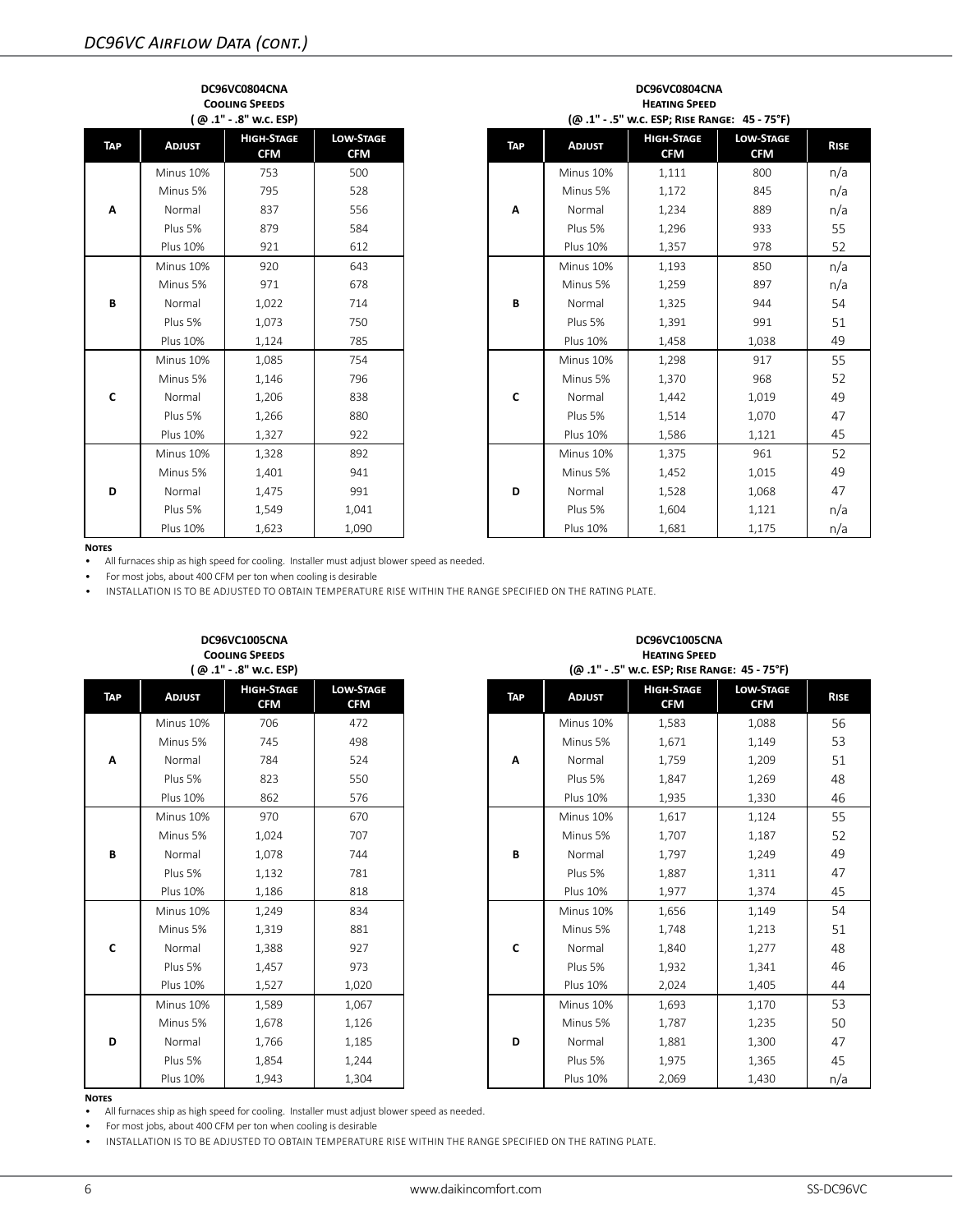| DC96VC1205DNA<br><b>COOLING SPEEDS</b><br>(@.1" - .8" w.c. ESP) |                 |                                 |                                |  |  |  |  |
|-----------------------------------------------------------------|-----------------|---------------------------------|--------------------------------|--|--|--|--|
| TAP                                                             | <b>ADJUST</b>   | <b>HIGH-STAGE</b><br><b>CFM</b> | <b>LOW-STAGE</b><br><b>CFM</b> |  |  |  |  |
|                                                                 | Minus 10%       | 769                             | 486                            |  |  |  |  |
|                                                                 | Minus 5%        | 811                             | 513                            |  |  |  |  |
| Α                                                               | Normal          | 854                             | 540                            |  |  |  |  |
|                                                                 | Plus 5%         | 897                             | 567                            |  |  |  |  |
|                                                                 | <b>Plus 10%</b> | 939                             | 594                            |  |  |  |  |
|                                                                 | Minus 10%       | 1,011                           | 783                            |  |  |  |  |
|                                                                 | Minus 5%        | 1,067                           | 827                            |  |  |  |  |
| B                                                               | Normal          | 1,123                           | 870                            |  |  |  |  |
|                                                                 | Plus 5%         | 1,179                           | 914                            |  |  |  |  |
|                                                                 | <b>Plus 10%</b> | 1,235                           | 957                            |  |  |  |  |
|                                                                 | Minus 10%       | 1,259                           | 900                            |  |  |  |  |
|                                                                 | Minus 5%        | 1,329                           | 950                            |  |  |  |  |
| Ċ                                                               | Normal          | 1,399                           | 1,000                          |  |  |  |  |
|                                                                 | Plus 5%         | 1,469                           | 1,050                          |  |  |  |  |
|                                                                 | <b>Plus 10%</b> | 1,539                           | 1,100                          |  |  |  |  |
|                                                                 | Minus 10%       | 1,624                           | 1,112                          |  |  |  |  |
|                                                                 | Minus 5%        | 1,714                           | 1,173                          |  |  |  |  |
| D                                                               | Normal          | 1,804                           | 1,235                          |  |  |  |  |
|                                                                 | Plus 5%         | 1,894                           | 1,297                          |  |  |  |  |
|                                                                 | <b>Plus 10%</b> | 1.984                           | 1,359                          |  |  |  |  |

| <b>COOLING SPEEDS</b><br>(@.1" -.8" w.c. ESP) |                                 |                                | <b>HEATING SPEED</b><br>(@.1" .5" w.c. ESP; RISE RANGE: 35 - 65°F) |            |                 |                                 |                                |             |
|-----------------------------------------------|---------------------------------|--------------------------------|--------------------------------------------------------------------|------------|-----------------|---------------------------------|--------------------------------|-------------|
| <b>ADJUST</b>                                 | <b>HIGH-STAGE</b><br><b>CFM</b> | <b>LOW-STAGE</b><br><b>CFM</b> |                                                                    | <b>TAP</b> | <b>ADJUST</b>   | <b>HIGH-STAGE</b><br><b>CFM</b> | <b>LOW-STAGE</b><br><b>CFM</b> | <b>RISE</b> |
| Minus 10%                                     | 769                             | 486                            |                                                                    |            | Minus 10%       | 1,570                           | 1,156                          | n/a         |
| Minus 5%                                      | 811                             | 513                            |                                                                    |            | Minus 5%        | 1,657                           | 1,220                          | 64          |
| Normal                                        | 854                             | 540                            |                                                                    | A          | Normal          | 1,744                           | 1,284                          | 61          |
| Plus 5%                                       | 897                             | 567                            |                                                                    |            | Plus 5%         | 1,831                           | 1,348                          | 58          |
| <b>Plus 10%</b>                               | 939                             | 594                            |                                                                    |            | <b>Plus 10%</b> | 1,918                           | 1,412                          | 56          |
| Minus 10%                                     | 1,011                           | 783                            |                                                                    |            | Minus 10%       | 1,644                           | 1,179                          | 65          |
| Minus 5%                                      | 1,067                           | 827                            |                                                                    |            | Minus 5%        | 1,736                           | 1,245                          | 61          |
| Normal                                        | 1,123                           | 870                            |                                                                    | В          | Normal          | 1,827                           | 1,310                          | 58          |
| Plus 5%                                       | 1,179                           | 914                            |                                                                    |            | Plus 5%         | 1,918                           | 1,376                          | 56          |
| <b>Plus 10%</b>                               | 1,235                           | 957                            |                                                                    |            | <b>Plus 10%</b> | 2,010                           | 1,441                          | 53          |
| Minus 10%                                     | 1,259                           | 900                            |                                                                    |            | Minus 10%       | 1,674                           | 1,215                          | 64          |
| Minus 5%                                      | 1,329                           | 950                            |                                                                    |            | Minus 5%        | 1,767                           | 1,283                          | 60          |
| Normal                                        | 1,399                           | 1,000                          |                                                                    | C          | Normal          | 1,860                           | 1,350                          | 57          |
| Plus 5%                                       | 1,469                           | 1,050                          |                                                                    |            | Plus 5%         | 1,953                           | 1,418                          | 55          |
| <b>Plus 10%</b>                               | 1,539                           | 1,100                          |                                                                    |            | <b>Plus 10%</b> | 2,046                           | 1,485                          | 52          |
| Minus 10%                                     | 1,624                           | 1,112                          |                                                                    |            | Minus 10%       | 1,726                           | 1,249                          | 62          |
| Minus 5%                                      | 1,714                           | 1,173                          |                                                                    |            | Minus 5%        | 1,822                           | 1,319                          | 59          |
| Normal                                        | 1,804                           | 1,235                          |                                                                    | D          | Normal          | 1,918                           | 1,388                          | 56          |
| Plus 5%                                       | 1,894                           | 1,297                          |                                                                    |            | Plus 5%         | 2,014                           | 1,457                          | 53          |
| <b>Plus 10%</b>                               | 1,984                           | 1,359                          |                                                                    |            | <b>Plus 10%</b> | 2,110                           | 1,527                          | 51          |

**DC96VC1205DNA**

#### **Notes**

• All furnaces ship as high speed for cooling. Installer must adjust blower speed as needed.

• For most jobs, about 400 CFM per ton when cooling is desirable

• INSTALLATION IS TO BE ADJUSTED TO OBTAIN TEMPERATURE RISE WITHIN THE RANGE SPECIFIED ON THE RATING PLATE.

## *Minimum Filter Sizes*

|                                      | DC96VC  | DC96VC                                      | DC96VC                                                  | DC96VC         | DC96VC         |  |
|--------------------------------------|---------|---------------------------------------------|---------------------------------------------------------|----------------|----------------|--|
|                                      | 0403BNA | 0603BNA                                     | 0804CNA                                                 | <b>1005CNA</b> | <b>1205DNA</b> |  |
| Filter Size (in <sup>2</sup> ) (Qty) |         | $(2)$ 10 x 20 or $(1)$ 16 x 25 (top return) | $(1)$ 14 x 20 (bottom) or<br>$(1)$ 20 x 25 (top return) |                |                |  |

Note: Other size filters of equal or greater dimensions may be used. Filters may also be centrally located.